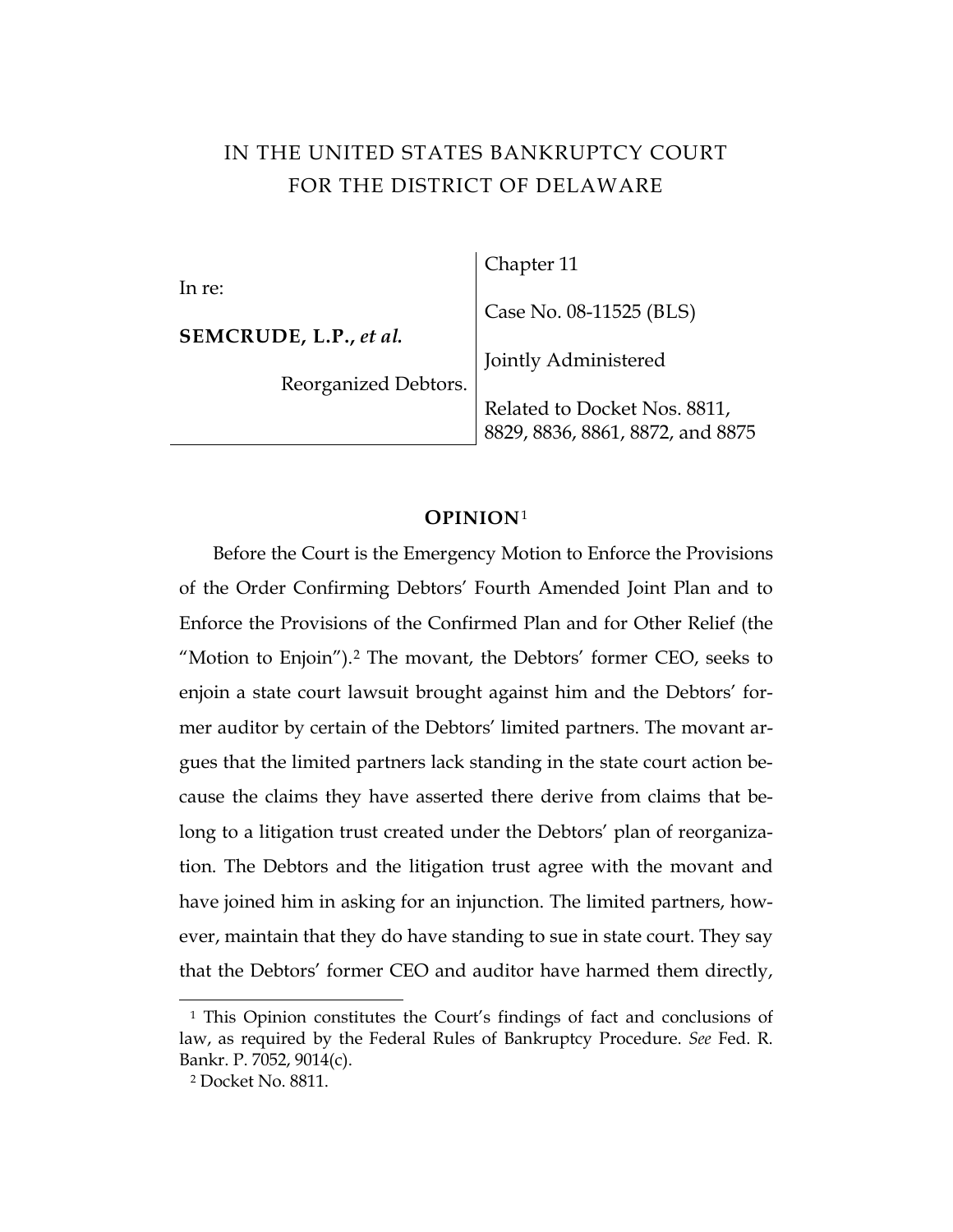so that the asserted claims belong to them individually, not to the litigation trust. The limited partners also question this Court's jurisdiction over this dispute.

The Court must therefore first decide whether it has jurisdiction over the Motion to Enjoin. If jurisdiction lies, the Court must then determine whether the claims asserted by the limited partners in the state court action are derivative of litigation trust's claims and whether injunctive relief is an appropriate remedy.

For the reasons that follow, the Court answers each of these questions in the affirmative and grants the Motion to Enjoin.

#### *Background*

In July 2008, SemCrude, L.P., and certain of its affiliates ("Sem-Crude"), filed for bankruptcy under chapter 11 of the Bankruptcy Code. Fifteen months later, the Court entered an order (the "Confirmation Order")[3](#page-1-0) confirming SemCrude's plan of reorganization (the "Plan").[4](#page-1-1) Under the Plan, certain litigation claims belonging to Sem-Crude's bankruptcy estate were transferred to a litigation trust (the "Litigation Trust"). The Litigation Trust could then pursue the claims and distribute the money it recovered to SemCrude's creditors, in accordance with the Plan.

Shortly after the Plan became effective, the Litigation Trust was substituted-in as the plaintiff [5](#page-1-2) in an adversary proceeding (the "Kivisto Adversary") against Thomas L. Kivisto ("Kivisto"), SemCrude's former CEO, and certain former SemCrude officers (together with Kivisto, the

<sup>3</sup> Docket No. 6347.

<sup>4</sup> Docket No. 5808.

<span id="page-1-2"></span><span id="page-1-1"></span><span id="page-1-0"></span><sup>&</sup>lt;sup>5</sup> The original plaintiff had been the official committee of SemCrude's unsecured creditors.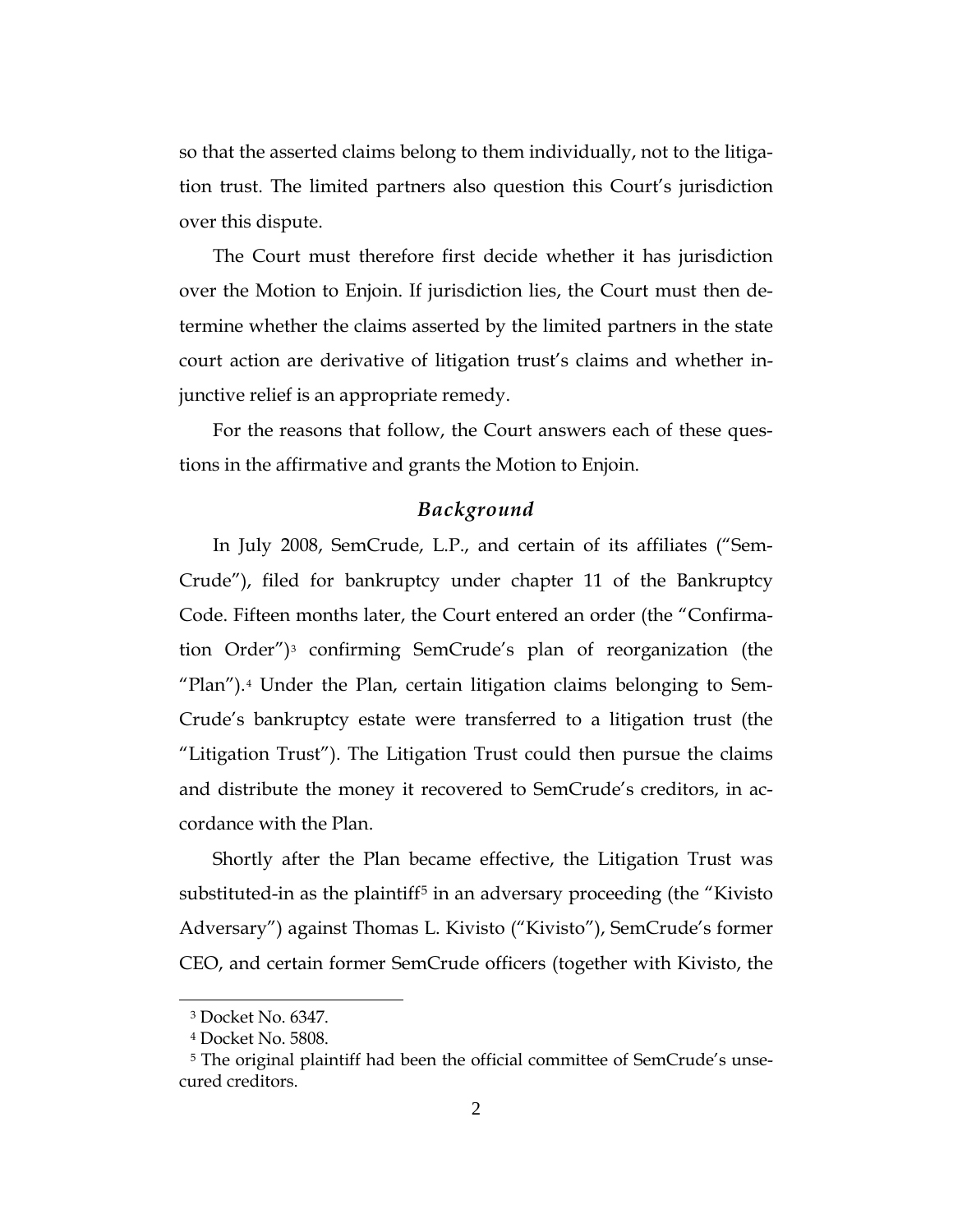"Kivisto Defendants"). In that lawsuit, the Litigation Trust asserted claims for, among other things, fraudulent transfer, breach of fiduciary duty, breach of contract, and unjust enrichment. The claims centered on the Kivisto Defendants' alleged involvement with SemCrude's commodities trading, certain interested transactions, and SemCrude's funding of Kivisto's personal trading company. The Kivisto Defendants moved to dismiss the adversary proceeding and the Court took the matter under advisement. At that point, the parties agreed to participate in mediation and to pursue settlement discussions.

The discussions proved fruitful: the Litigation Trust and the Kivisto Defendants eventually arrived at a settlement (the "Settlement Agreement"). The Settlement Agreement was meant to resolve all claims and disputes between the parties related to the underlying lawsuit. It provided that: (1) the SemCrude Defendants would pay the Litigation Trust \$30 million from their directors' and officers' liability insurance policies; (2) the settling parties would grant mutual releases; and (3) the SemCrude Defendants would be discharged from all liability to any party for contribution or indemnity relating to the released claims.

Pricewaterhouse Coopers, LLP ("PwC"), SemCrude's prebankruptcy auditor, and the defendant in a separate lawsuit brought by the Litigation Trust (the "PwC Litigation"), objected to the Settlement Agreement. PwC, which was not a party to the settlement, argued that its due process rights would be violated if the Court approved the Settlement Agreement. This was because the settlement purported to limit PwC's ability to seek contribution from the Kivisto Defendants should PwC be found liable to the Litigation Trust in the PwC Litigation.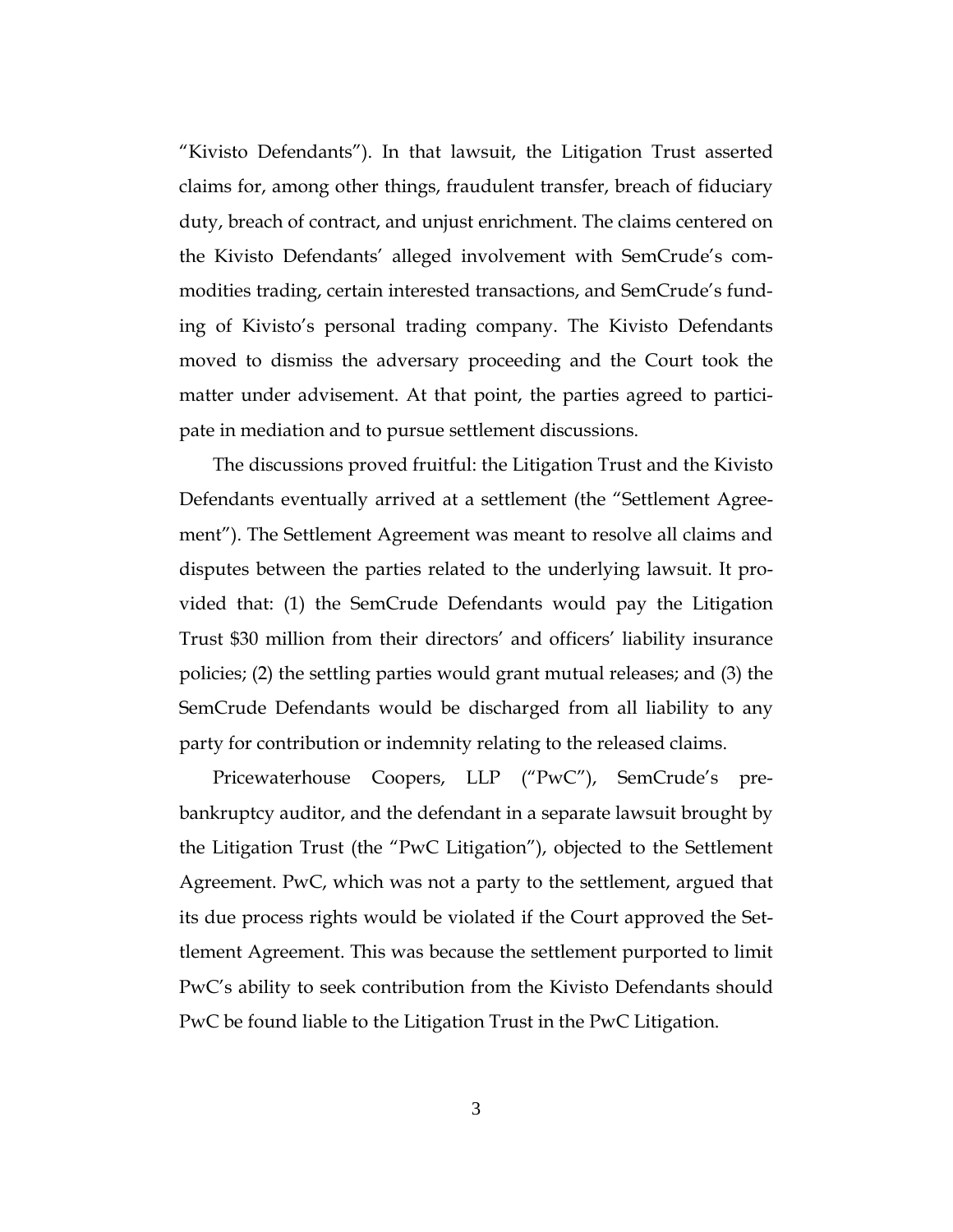The Court overruled PwC's objection and proceeded to approve the Settlement Agreement<sup>[6](#page-3-0)</sup> and dismiss the Kivisto Adversary with prejudice.[7](#page-3-1) *See Whyte v. Kivisto (In re SemCrude, L.P.)*, Bankr. No. 08-11525, Adv. No. 09-50189, 2010 WL 4814377, at \*7 (Bankr. D. Del. Nov. 19, 2010).

One month later, Cottonwood Partnership, L.L.P., Dunbar Family Partnership, L.P., Rosene Family L.L.C., Warren F. Kruger, Katherine A. Kruger, David S. Kruger, and Kathryn E. Shelley (collectively, the "Oklahoma Plaintiffs") initiated an action against Kivisto and PwC in Oklahoma state court (the "Oklahoma Litigation"). The Oklahoma Plaintiffs seek monetary damages from Kivisto for negligent misrepresentation, fraud, and breach of fiduciary duty, and from PwC for professional negligence and violation of the Oklahoma Accountancy Act.

Kivisto responded by filing the Motion to Enjoin, asking the Court to halt the Oklahoma Litigation. Kivisto believes that the claims asserted against him and PwC in that lawsuit derive from claims that belong to the Litigation Trust. He maintains that the claims the Oklahoma Plaintiffs have brought against him have been settled, and that those against PwC are presently being pursued by the Litigation Trust in the PwC Litigation. Kivisto argues that the Oklahoma Plaintiffs therefore lack standing to prosecute their claims, and that the claims are, in any case, barred by the Confirmed Plan, Confirmation Order, and Settlement Agreement. Both SemCrude and the Litigation Trust agree with Kivisto and have joined in his motion.

<span id="page-3-0"></span><sup>6</sup>Adv. No. 09-50189, Adv. Docket Nos. 244, 245.

<span id="page-3-1"></span><sup>7</sup>Adv. No. 09-50189, Adv. Docket No. 246.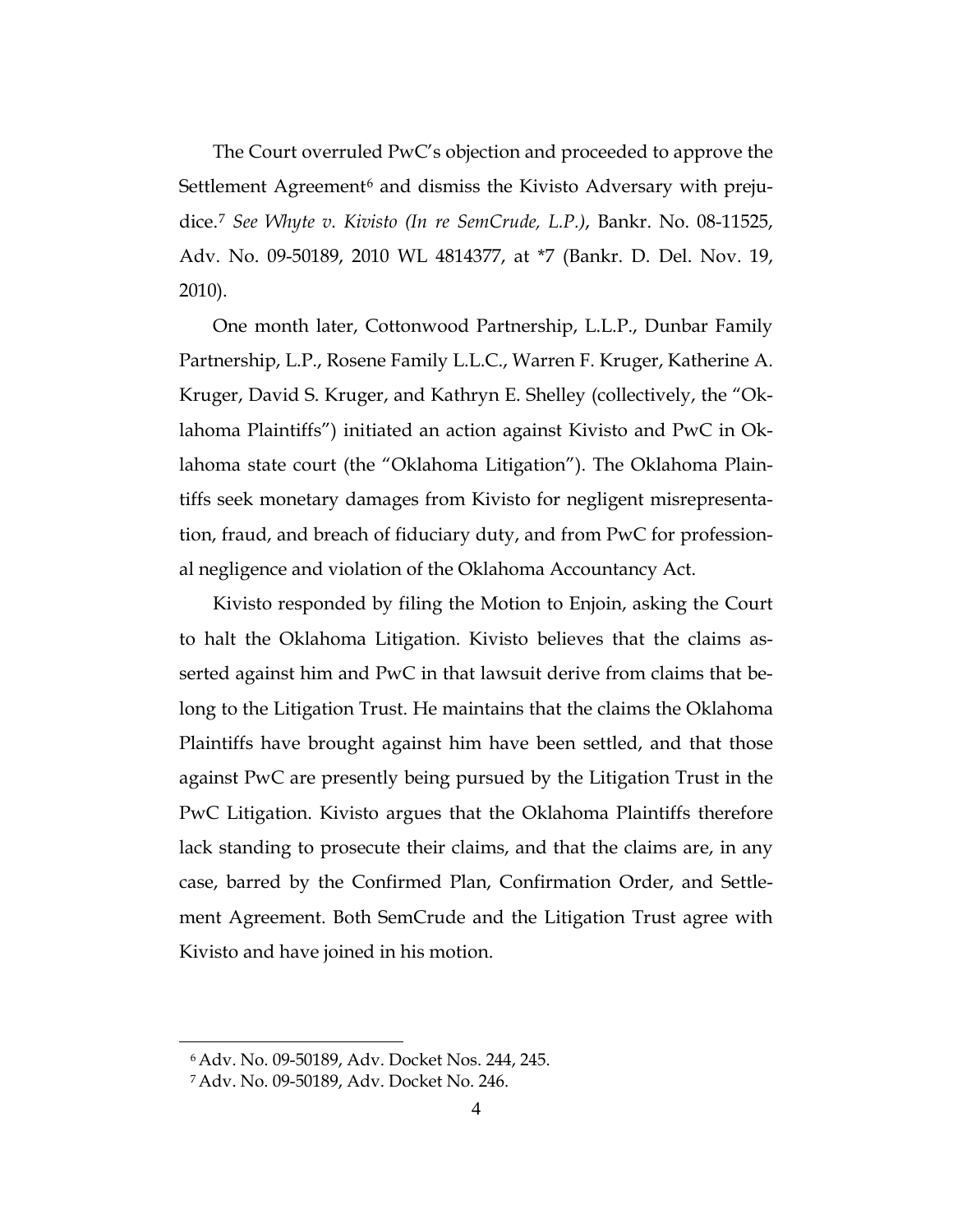The Oklahoma Plaintiffs object to the Motion to Enjoin, arguing that their claims against both Kivisto and PwC are direct claims that do not belong to the Litigation Trust. The Oklahoma Plaitiffs thus claim to have standing to pursue those claims in the Oklahoma Litigation. They also argue that this Court does not have subject-matter jurisdiction over their direct claims.

Finally, the Court notes that in January 2011, PwC removed the Oklahoma Litigation from state court to the U.S. District Court for the Northern District of Oklahoma. In response, the Oklahoma Plaintiffs asked the District Court to remand the action back to state court, or to abstain from hearing it. On August 26, 2011, the District Court ordered the action remanded "because federal bankruptcy jurisdiction does not exist. Alternatively, the mandatory abstention provisions of 28 U.S.C. §  $1134(c)(2)$  require remand  $\dots$  [and] remand is permissively proper under 28 U.S.C. § 1334(c)(1)." *Cottonwood P'ship v. Pricewaterhouse Coopers LLP*, Case No. 11-CV-0610JHP-PJC (N.D. Okla. Aug. 26, 2011), Minute Order of the Hon. James H. Payne (Docket. No. 34).

Since Judge Payne entered his remand order, this Court has received letters from Kivisto, the Litigation Trust, and the Oklahoma Plaintiffs, stating their views on how that order impacts the Court's consideration of the Motion to Enjoin. The Oklahoma Plaintiffs take the position that "[b]ecause the [district court] has concluded that bankruptcy jurisdiction does not exist over [the Oklahoma Plaintiffs'] claims in the Oklahoma Litigation (and thus the subject matter of [the Motion to Enjoin]," (Ltr. to the Court, Aug. 29, 2011),<sup>[8](#page-4-0)</sup> this Court lacks jurisdiction over the Motion to Enjoin. In contrast, Kivisto and the Litigation

<span id="page-4-0"></span><sup>8</sup> Docket No. 8988.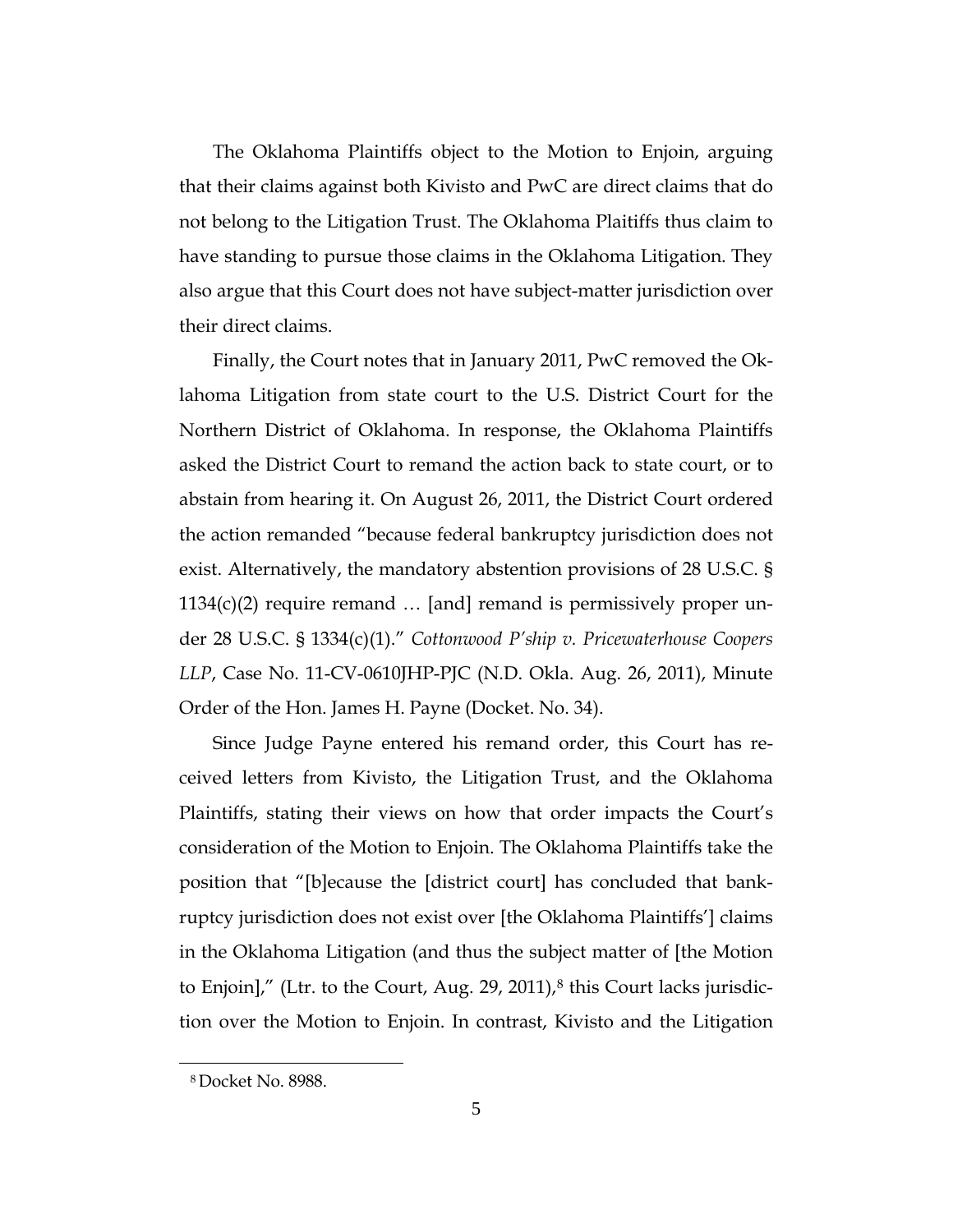Trust contend that the remand order has no effect on this Court's ability to decide the motion. Because this disagreement implicates the Court's subject-matter jurisdiction, it will be addressed first. *See Steel Co. v. Citizens for a Better Env't*, 523 U.S. 83, 94-95 (U.S. 1998) ("The requirement that jurisdiction be established as a threshold matter … is 'inflexible and without exception.'") (citation omitted).

### *Legal Analysis*

#### **A. The Court Has Jurisdiction Over the Motion to Enjoin**

Judge Payne's order remanding the Oklahoma Litigation back to the Oklahoma state court does not affect this Court's ability decide the Motion to Enjoin. The rule is that federal courts have the authority to decide if they have jurisdiction over subject matters brought before them. *See, e.g., Chicot Cnty. Drainage Dist. v. Baxter State Bank*, 308 U.S. 371, 376 (1940). Judge Payne did just that: he decided he either did not have, or should not exercise, jurisdiction over the merits of the claims in the Oklahoma Litigation—which was the sole matter before him. This Court must do the same with the Motion to Enjoin, a matter which was brought here, not to Judge Payne, and which does not require the Court to decide the merits of claims asserted in the Oklahoma Litigation.

A bankruptcy court's subject-matter jurisdiction is governed by 28 U.S.C. §§ 1334 and 157. *In re Resorts Int'l, Inc.*, 372 F.3d 154 (3d Cir. 2004). Section 1334 sets the boundaries of bankruptcy court jurisdiction. That jurisdiction "potentially extends to four types of title 11 matters, pending referral from the district court: '(1) cases under title 11, (2) proceedings arising under title 11, (3) proceedings arising in a case under title 11, and (4) proceedings related to a case under title 11.'" *Id*. at 162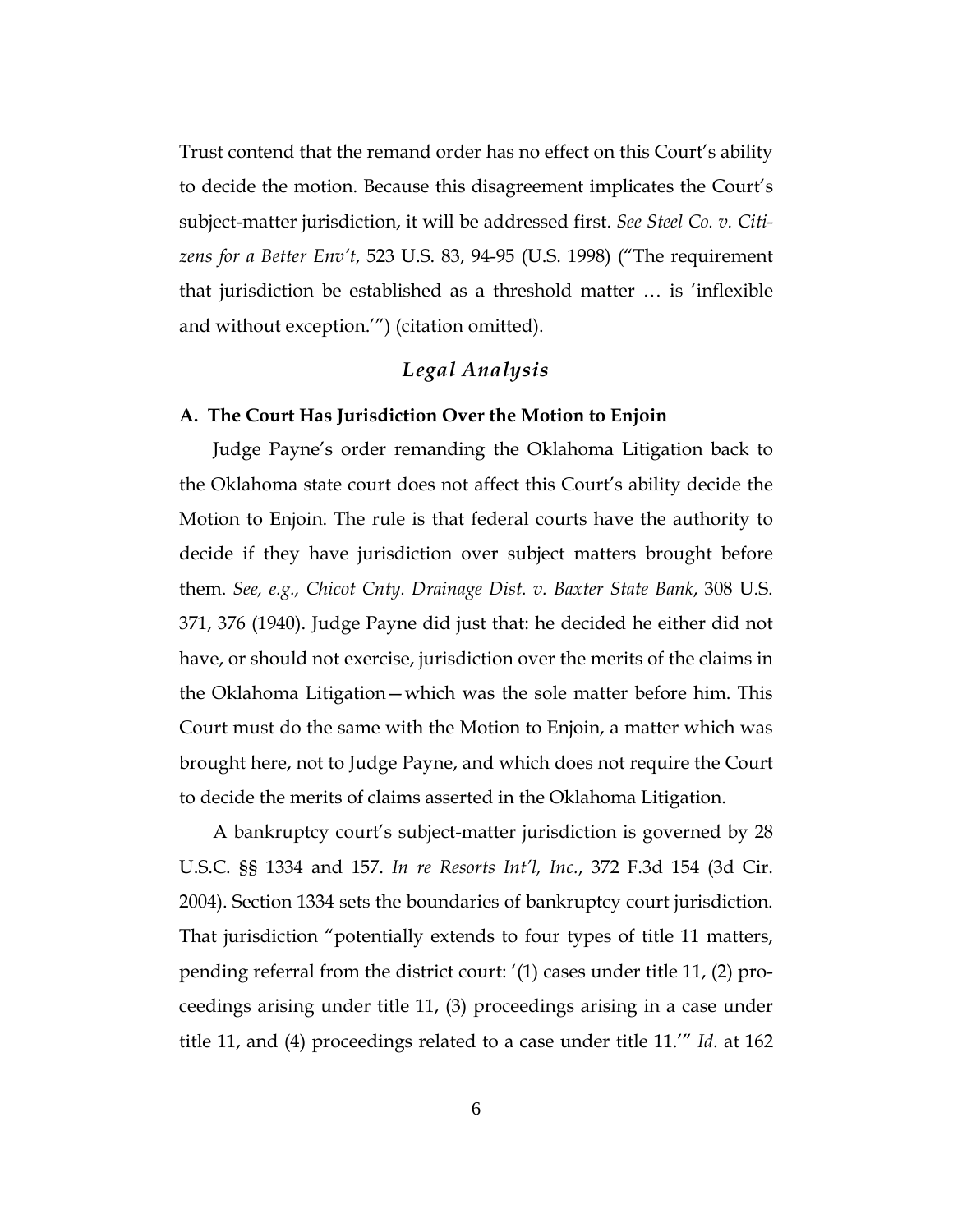(citations omitted). Section 1334 does not, however, vest any authority in the bankruptcy court; that is left to section 157.

Section 157 prescribes a bankruptcy court's power to "hear and determine" matters falling within the four jurisdictional categories. Those within the first three categories are "core" matters, while those within the fourth category are "non-core." A bankruptcy court may enter final judgments and orders in core matters, but not in non-core matters. Thus, when faced with the Motion to Enjoin, the Court begins with two questions: Is there jurisdiction under 1334, and if so, is the matter core or non-core under section 157?

Because "'related-to' jurisdiction is the broadest of the potential paths to bankruptcy jurisdiction, … [the Court] need only determine whether [the Motion to Enjoin] is at least 'related to' the bankruptcy." *Donaldson v. Bernstein*, 104 F.3d 547, 552 (3d Cir. 1997). At the postconfirmation stage, "related-to" jurisdiction depends upon the Motion to Enjoin having "a close nexus to the bankruptcy plan or proceeding sufficient to uphold bankruptcy court jurisdiction over the matter." *In re Resorts*, 372 F.3d at 166–67. The Motion to Enjoin likely has the required close nexus if it "affect[s] the interpretation, implementation, consummation, execution, or administration of the [P]lan." *Id.* at 167 (expressing concern that bankruptcy court jurisdiction "not raise the specter of 'unending jurisdiction' over continuing trusts," such as the Litigation Trust here).

The Court agrees with the Litigation Trust and Kivisto that it has, at a minimum, related-to jurisdiction over the Motion to Enjoin. The motion affects the interpretation and administration of the Plan because it requires the Court to determine if the Plan meant to, and did, transfer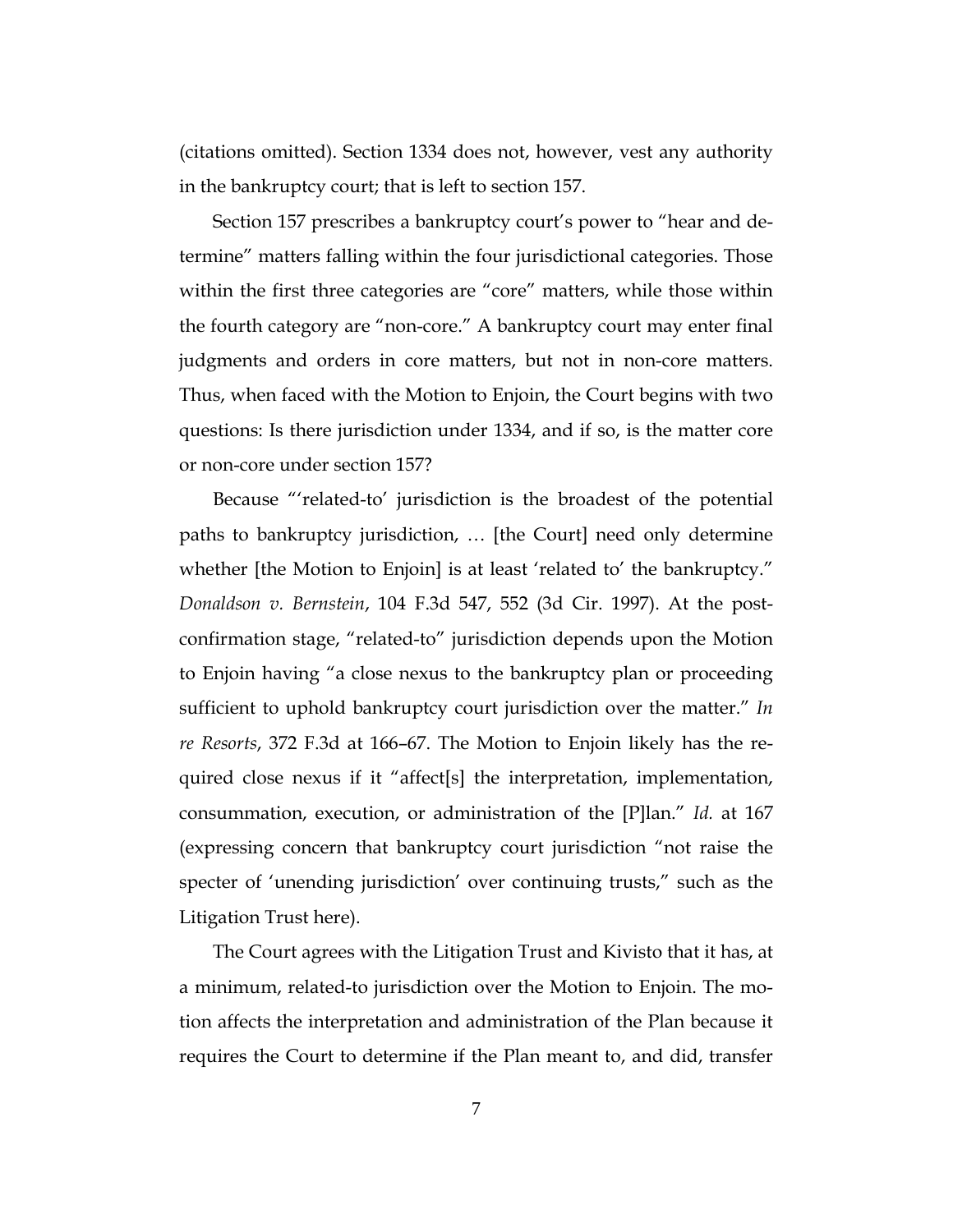the claims asserted in the Oklahoma Litigation to the Litigation Trust. *See In re Shenango Grp. Inc.*, 501 F.3d 338 (3d Cir. 2007) (finding a "close nexus" under *Resorts* where resolution of the matter required the court to interpret the plan's provision relating the debtor's obligation to fund pension benefit increases). It also affects the implementation of the Plan because it seeks an injunction to carry out the Plan's provisions. Finally, the Court notes that the Motion to Enjoin, if granted, could prevent the Oklahoma state court from entering orders inconsistent with the Plan and Confirmation Order. For these reasons, the Court concludes that the Motion to Enjoin affects "integral aspect[s] of the bankruptcy process," *In re Resorts*, 372 F.3d at 167, and thus the Court has jurisdiction over it.

The next question is whether the Motion to Enjoin is a core or noncore matter. The Oklahoma Plaintiffs argue that because "the subject matter of the Oklahoma Litigation is direct claims of a non-debtor against other non-debtors" there cannot be core jurisdiction here. What the Oklahoma Plaintiffs overlook, however, is that the core/non-core analysis turns on the subject matter of the Motion to Enjoin, not the subject matter of the Oklahoma Litigation.

Courts in this District have held that matters "requiring a declaration of whether certain property comes within the definition of 'property of the estate,' as set forth in Bankruptcy Code § 541, are core proceedings." *Williams v. McGreevey (In re Touch Am. Holdings, Inc.)*, 401 B.R. 107, 117 (Bankr. D. Del. 2009) (finding core jurisdiction existed to decide "whether … claims against the … [d]efendants are property of the [d]ebtor's estate that were transferred to the [t]rustee upon [p]lan confirmation"). That is what the Motion to Enjoin does here. It seeks a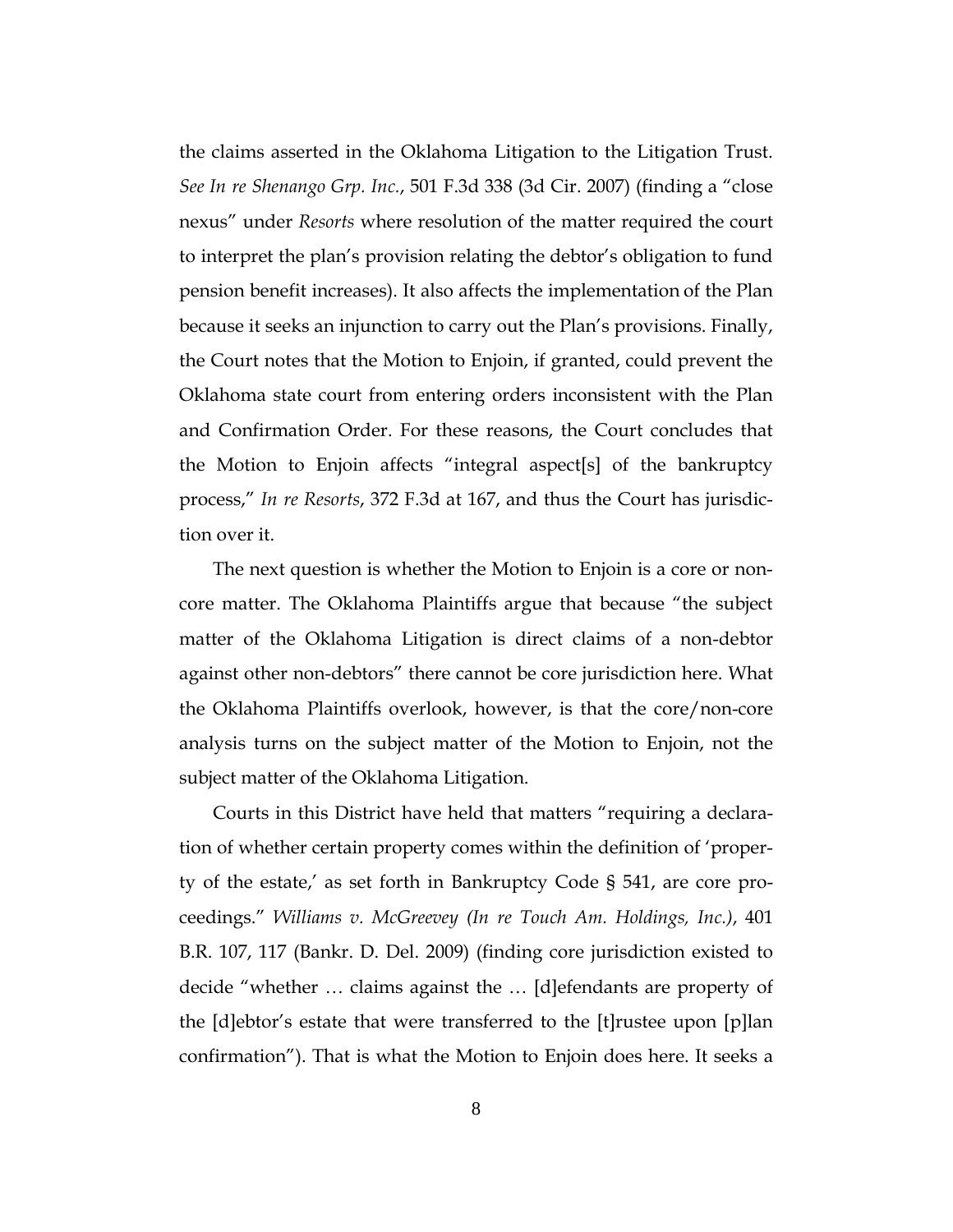declaration that the claims alleged in the Oklahoma Litigation were once property of SemCrude's estate and now belong to the Litigation Trust under the Plan and Confirmation Order. Thus, the Motion to Enjoin is a core matter that the Court may "hear and decide" under section 157(b)(1). *See In re Pruitt*, 910 F.2d 1160, 1164 (3d Cir. 1990) (recognizing that the list of core proceedings in section 157(b)(2) is nonexclusive). Though the Oklahoma Plaintiffs requested that the Court abstain from deciding the Motion to Enjoin, the court declines to do so in this core proceeding. *See Garland & Lachance Constr. Co. v. City of Keene (In re Garland & Lachance Constr. Co.),* Bankr. No. 89-11258, CM No. 90-126-S, 1991 Bankr. LEXIS 2123, at \*22 (Bankr. D. N.H. Feb. 22, 1991) (noting that "abstention is normally inappropriate if a matter is a core proceeding [but that] … the rule is not inflexible and the Court retains the power to abstain for reasons of justice, comity with state courts, or respect for state law") (citation omitted).

The Court further notes that the Confirmation Order contains language that specifically retains exclusive jurisdiction in this Court over, among other things, "all matters arising out of, or relating to, … [Sem-Crude's] Chapter 11 Cases or the … Plan …[under] sections 105(a) and 1142 of the Bankruptcy Code." (Confirmation Order ¶ 42.) Of course, without statutory jurisdiction, "retention of jurisdiction provisions in a plan … are fundamentally irrelevant." *Geruschat v. Ernst Young LLP (In re Seven Fields Dev. Corp.)*, 505 F.3d 237, 256 (3d Cir. 2007). Though if, as here, "there is jurisdiction, [courts] will give effect" to those provisions. *Id*. It is also well-established that courts retain jurisdiction to interpret and enforce their own orders. *Travelers Indem. Co. v. Bailey*, 129 S. Ct. 2195, 2205 (2009); *In re Dolly Madison Indus., Inc.*, 504 F.2d 499, 503 (3d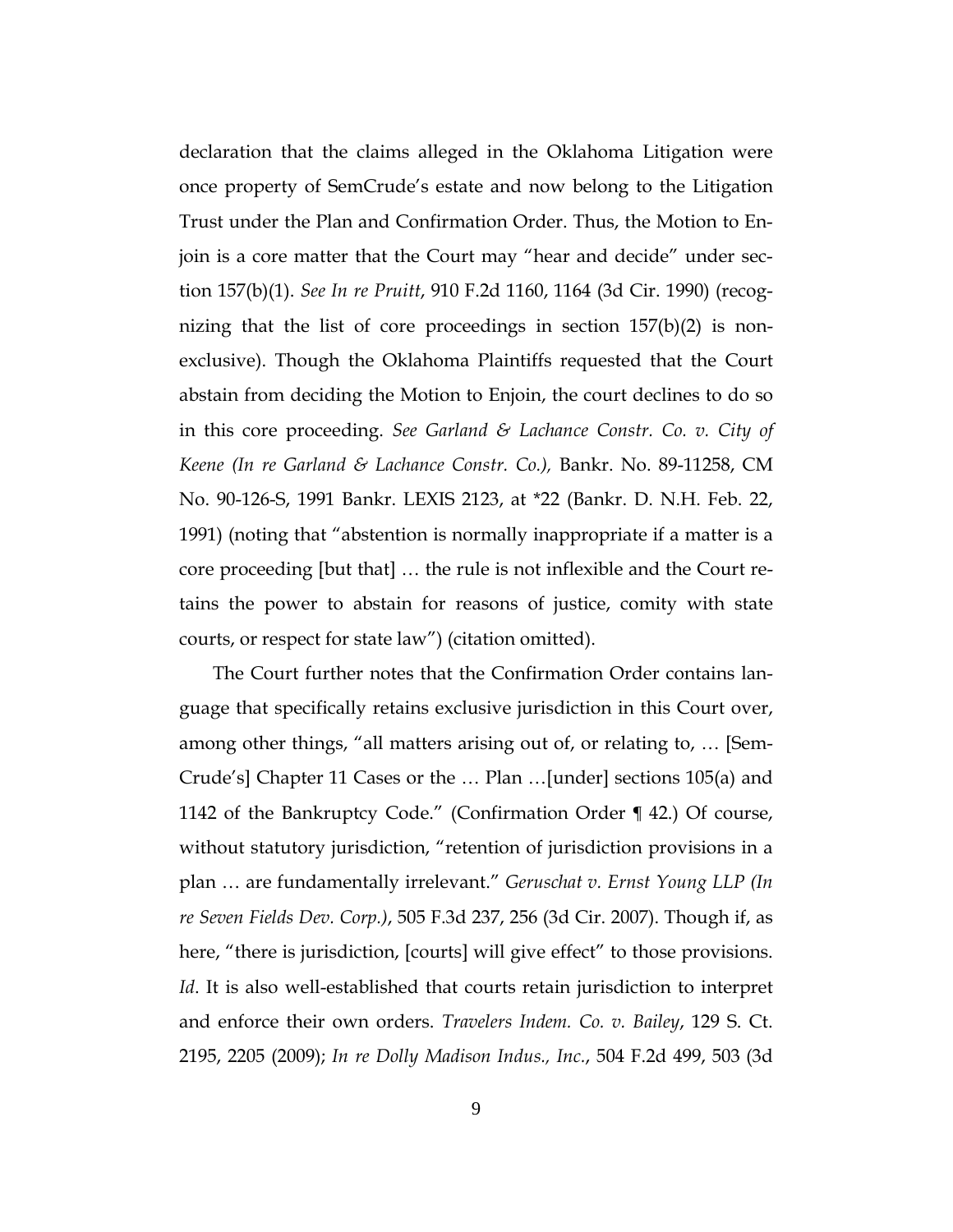Cir. 1974); *In re Cont'l Airlines, Inc.*, 236 B.R. 318, 326 (Bankr. D. Del. 1999).

At bottom, the Court concludes that it has jurisdiction over this matter under 28 U.S.C. § 1334, and that this matter constitutes a core proceeding under 28 U.S.C. § 157(b)(2)(A). Venue is also proper in this Court. 28 U.S.C. § 1409.

#### **B. Legal Standard for Direct or Derivative Claims**

The key issue in the Motion to Enjoin is whether the claims asserted by the Oklahoma Plaintiffs in the Oklahoma Litigation are derivative causes of action (*i.e.*, claims alleging injury to SemCrude in its corporate capacity) or direct, individual causes of action (*i.e.*, claims alleging injuries to the Oklahoma Plaintiffs alone which are not derivative of Sem-Crude's rights). "Whether an action is characterized as direct or derivative is a question of state law." *In re Touch Am.*, 401 B.R. at 121 n.26. Here, the parties do not dispute that Oklahoma state law governs this analysis.

With respect to the distinction between derivative and direct claims, the Oklahoma Supreme Court announced "the universal rule that the remedial rights of minority stockholders with respect to wrongs committed against the corporation by the directors in the management of corporate affairs are derivative rights and any action taken by the stockholders to redress such wrongs must be for the benefit of the corporation." *Dobry v. Yukon Elec. Co.*, 290 P.2d 135, 137 (Okla. 1955). That court further explained:

it is a well-established general rule that a stockholder of a corporation has no personal or individual right of action against third persons, including officers and directors of the corporation, for a wrong or injury to the corporation which results in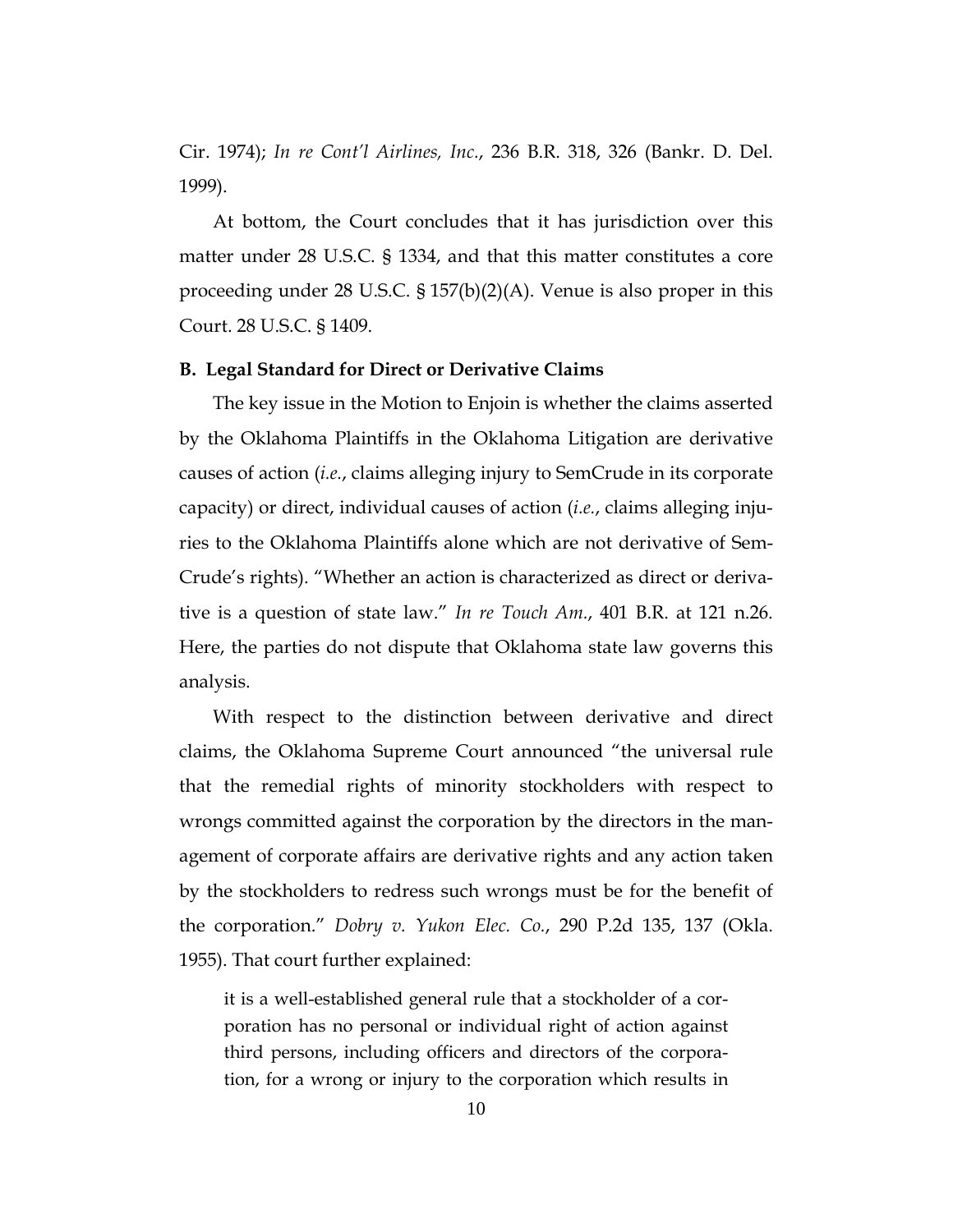the destruction or depreciation of the value of his stock, since the wrong thus suffered by the stockholder is merely incidental to the wrong suffered by the corporation and affects all stockholders alike.

*Id.*

According to Oklahoma law, a plaintiff must assert a loss "in addition to the loss sustained by the corporation" in order to properly plead a direct claim against third parties because if "[h]is loss was only incidental to the corporation's loss . . . his rights were derivative. His only remedy then was through a derivative action brought on behalf of the corporation." *Id.*

Under the most recent test developed by the Delaware Supreme Court in *Tooley v. Donaldson, Lufkin & Jenrette, Inc.*, 845 A.2d 1031, 1033 (Del. 2004), to which Kivisto, the Litigation Trust, and the Oklahoma Plaintiffs have all cited, the standard for determining whether a claim is direct or derivative "must turn solely on the following questions: (1) who suffered the alleged harm (the corporation or the suing stockholders, individually); and (2) who would receive the benefit of any recovery or other remedy (the corporation or the stockholders, individually)?" *Id.* The *Tooley* court explained that "a court should look to the nature of the wrong and to whom the relief should go. The stockholder's claimed direct injury must be independent of any alleged injury to the corporation. The stockholder must demonstrate that the duty breached was owed to the stockholder and that he or she can prevail without showing an injury to the corporation." *Id.* at 1039. Put another way, an individual plaintiff must allege an injury that the plaintiff suffered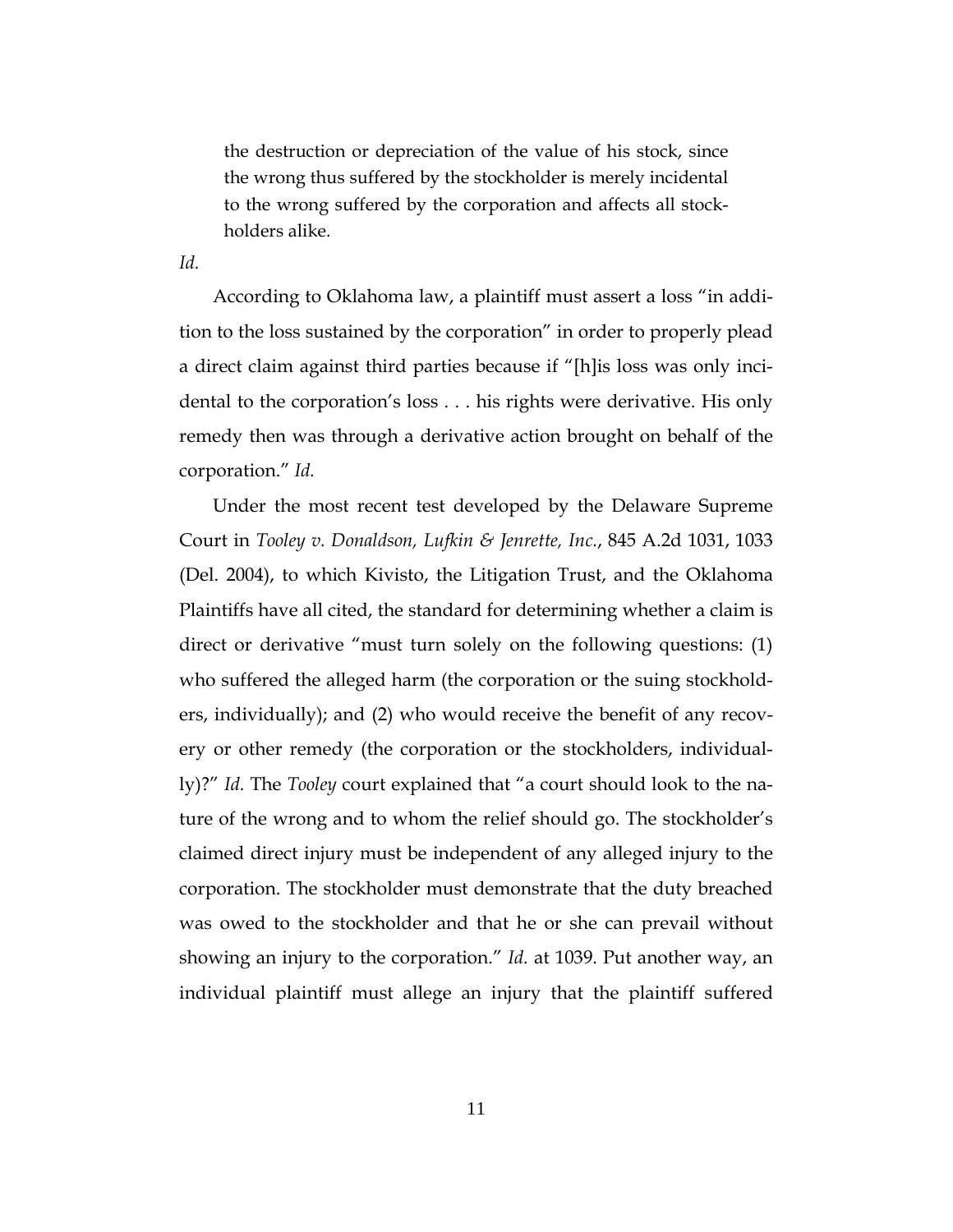which the corporation did not also suffer.[9](#page-11-0) However, the *Tooley* court further cautioned that just because an alleged claim is determined to not be derivative does not necessarily mean that such claim is therefore a direct claim.[10](#page-11-1)

#### **C. The Claims Against Kivisto Are Derivative**

In the complaint that initiated the Oklahoma Litigation (the "Oklahoma Complaint"), the Oklahoma Plaintiffs have alleged claims against Kivisto for fraud, negligent representation, and breach of fiduciary duty. They argue that these claims constitute direct claims against Kivisto which are not derivative of the LitigationTrust's claims against Kivisto. Generally, the Oklahoma Plaintiffs allege that Kivisto's self-dealing and speculative trading strategy caused SemCrude to file for bankruptcy. (Okla. Compl. ¶ 19.) The Oklahoma Plaintiffs assert that Kivisto improperly used SemCrude's funds to finance his personal trading activity and that he improperly received additional compensation for physical commodities trading. (Okla. Compl. ¶¶ 33-39.) The Oklahoma Plaintiffs also allege that Kivisto engaged in high-risk trades on behalf of Sem-Crude, which exposed the company to significant risk, but which were either not disclosed to, or were concealed from, the Oklahoma Plaintiffs. (Okla. Compl. ¶¶ 52-58.) In support of their argument that the injury they suffered was unique to them, the Oklahoma Plaintiffs contend that Kivisto made fraudulent and negligent misrepresentations to them

<span id="page-11-0"></span><sup>9</sup> The Court notes that *Tooley* was decided in the corporate context. Here, the specific Debtor entity of which Kivisto was an officer is a limited partnership. However, given that stockholders and limited partners are similarly situated, courts generally look to corporate law for guidance in this context. *See, e.g., Littman v. Prudential-Bache Sec., Inc.*, 611 A.2d 12, 15 (Del. Ch. 1992).

<span id="page-11-1"></span><sup>10</sup> In *Tooley*, the Delaware Supreme Court found that the alleged claim was neither direct nor derivative. *Tooley*, 845 A.2d at 1039.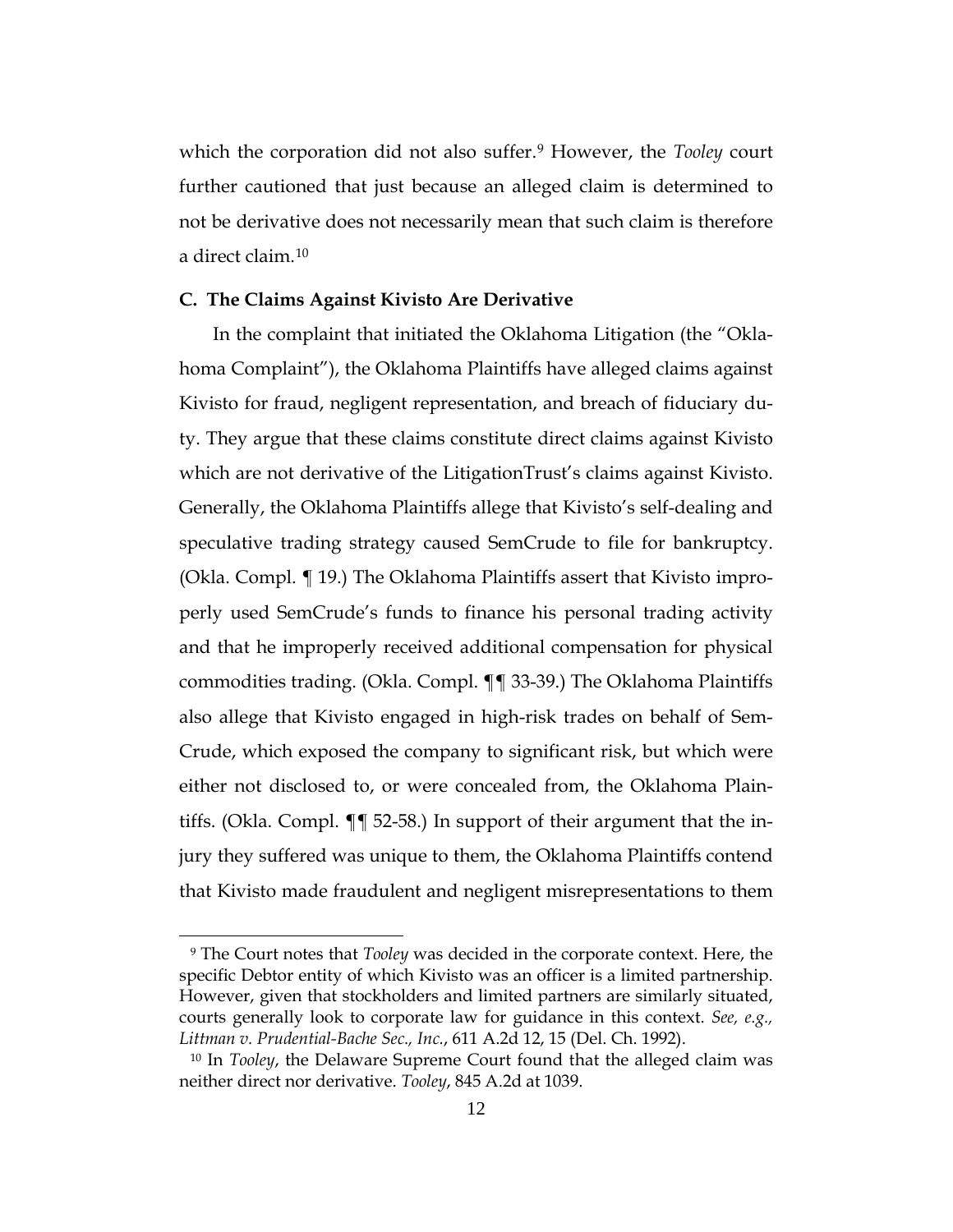personally to induce them to make capital contributions. (Okla. Compl. ¶¶ 47-48.) Without asserting the basis for their calculation, the Plaintiffs allege that they suffered damages due to Kivisto's alleged misconduct "in an amount to be determined at trial but well in excess of \$10,000." (Okla. Compl. ¶¶ 82, 88, 93.)

The Court concludes that the claims against Kivisto asserted in the Oklahoma Litigation are clearly derivative of the Litigation Trust's claims against Kivisto. First, the Court finds that the injury suffered by the Oklahoma Plaintiffs is no different from the injury suffered by SemCrude as a result of Kivisto's wrongful conduct. Indeed, the Oklahoma Plaintiffs' alleged loss of capital went hand-in-hand with the titanic losses that SemCrude suffered in the run-up to its bankruptcy filing. Second, the Oklahoma Plaintiffs have not established that Kivisto owed them a duty distinct from his fiduciary duty to SemCrude and all its other equity holders. Third, SemCrude would be entitled to any recovery received by the Oklahoma Plaintiffs because such recovery would be deemed equity in SemCrude's estate, to which the Oklahoma Plaintiffs would not be automatically entitled outside the prescribed distribution scheme under the Bankruptcy Code and the Plan. In a case with similar facts, the Bankruptcy Court in this District also found that certain claims asserted by former shareholders against a debtor's insiders were derivative of the corporation's claim. *In re Touch Am.*, 401 B.R. at 117.

#### **D. The Claims Against PwC Are Also Derivative**

In the Oklahoma Complaint, the Oklahoma Plaintiffs have alleged claims against PwC for professional negligence and violation of the Oklahoma Accountancy Act. Once again, the Oklahoma Plaintiffs argue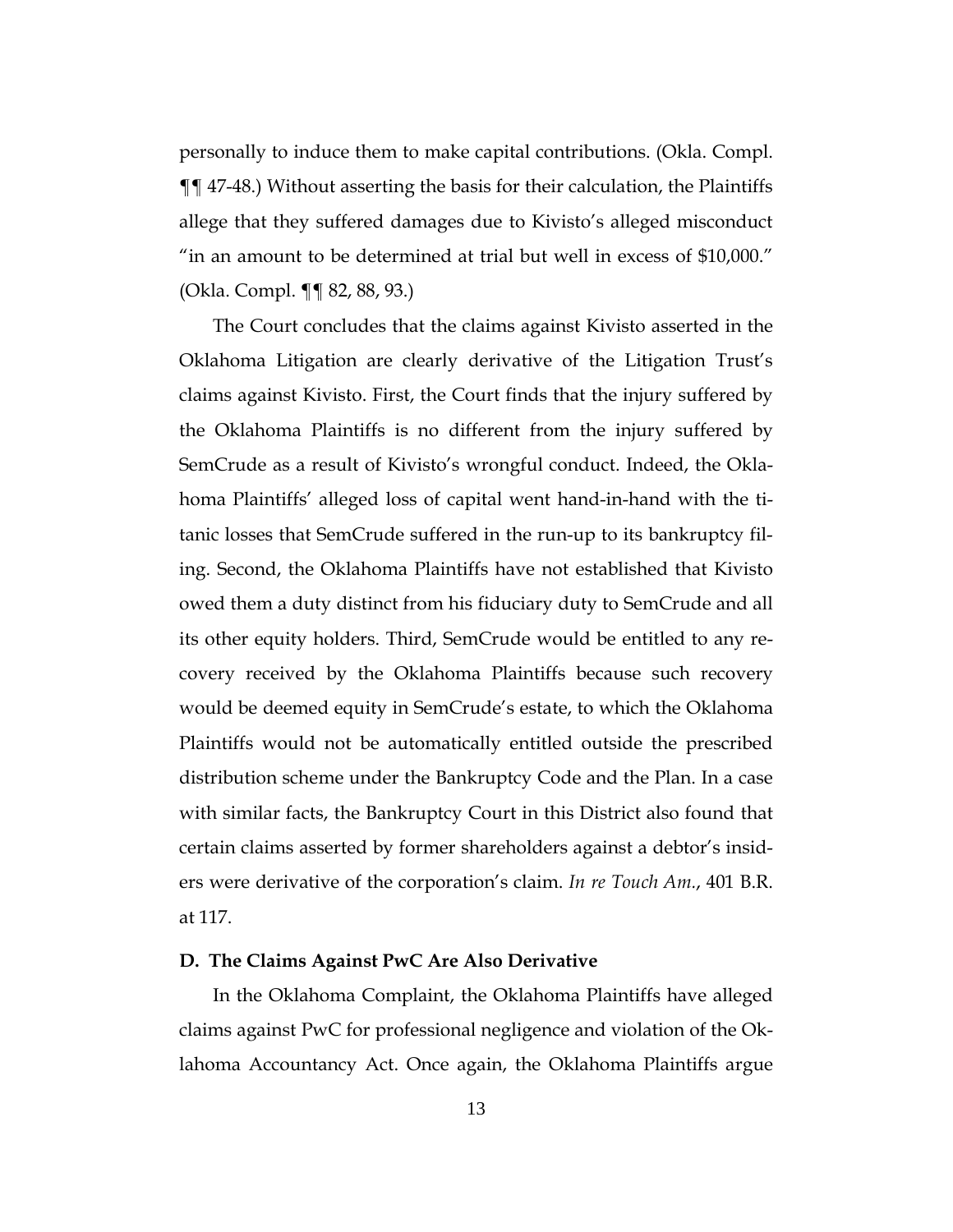that such claims constitute direct claims against PwC which are not derivative of the Litigation Trust's claims against PwC. In support of their argument, the Oklahoma Plaintiffs allege that PwC issued inaccurate audit reports and opinion letters concerning SemCrude's financial position. (Okla. Compl. ¶¶ 25, 29, 30.) The Oklahoma Plaintiffs further assert that PwC neglected to disclose both Kivisto's speculative trading activities and his self-dealing misconduct, even though PwC was allegedly either aware of such activities or should have suspected it based upon misstatements and omissions in SemCrude's financial statements. (Okla. Compl. ¶¶ 29-32, 44, 59, 60-61.)

In support of their contention that their injury is distinct from SemCrude's injury for PwC's alleged misconduct, the Oklahoma Plaintiffs assert that PwC owed them "the highest duty of care, as Plaintiffs were known and foreseeable users of the financial statements and other information that PwC examined, audited, and validated." (Okla. Compl. ¶ 64.) By their complaint, the Oklahoma Plaintiffs contend that had they "learned of Kivisto's harmful conduct, [they] would have intervened to stop it long before July 2008," when SemCrude filed for bankruptcy relief. (Okla. Compl. ¶¶ 66, 76.) However, this contention by the Oklahoma Plaintiffs actually undercuts their argument, and instead bolsters the assertion that the harm they suffered was in fact the very same harm suffered by SemCrude. Again, without asserting the basis for their calculation, the Oklahoma Plaintiffs allege that they suffered damages due to PwC alleged misconduct "in an amount to be determined at trial but well in excess of \$10,000." (Okla. Compl. ¶¶ 67, 77.) For the same reasons as discussed above, the Court concludes that the claims by the Oklahoma Plaintiffs against PwC asserted in the Ok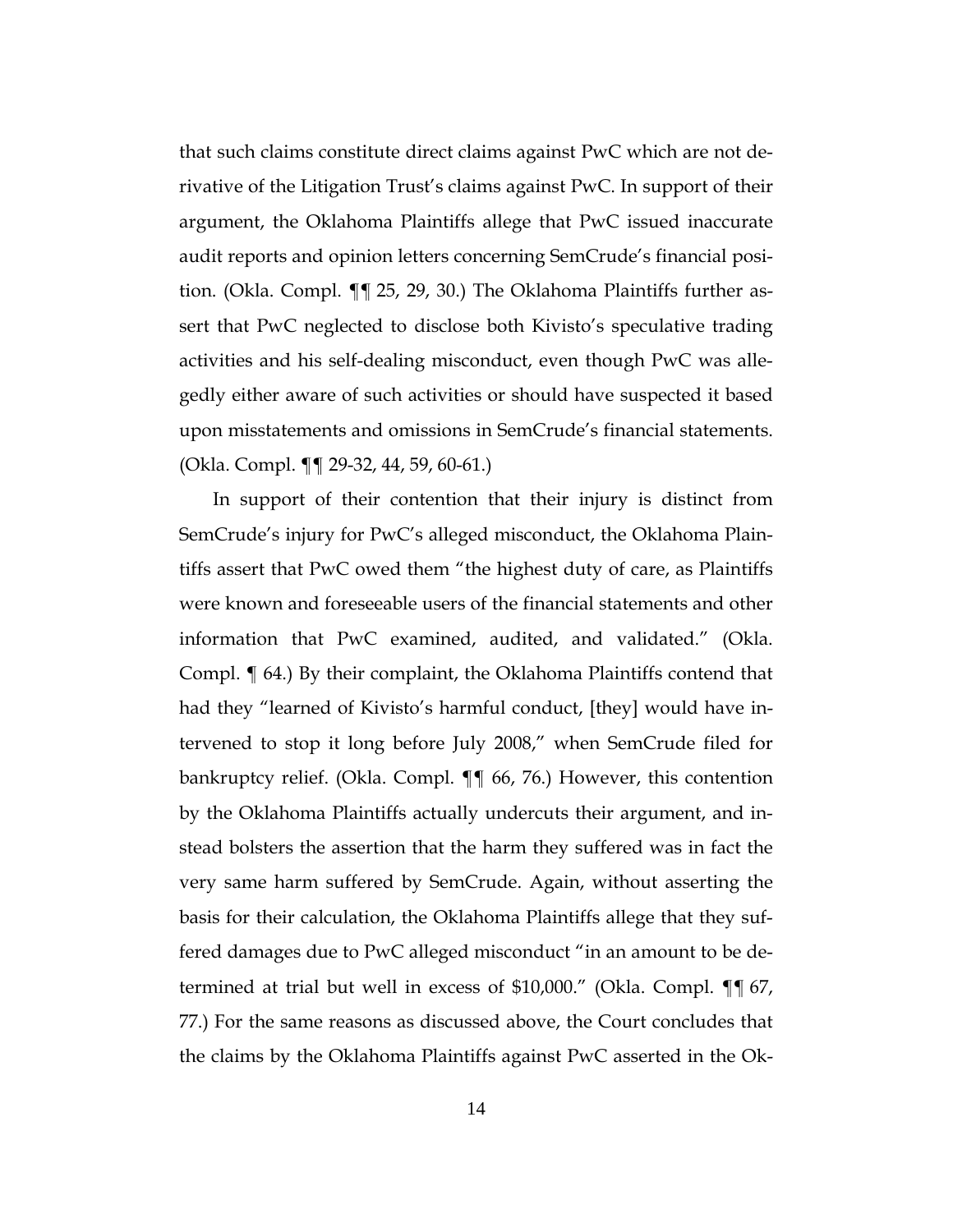lahoma Litigation are also derivative of the Litigation Trust's claims against PwC.

#### **E. Injunctive Relief is Appropriate**

Under 11 U.S.C. § 1141(a), "the provisions of a confirmed plan bind the debtor, any entity issuing securities under the plan, any entity acquiring property under the plan, and any creditor." In addition, as was discussed above, this Court has the authority to enforce its existing orders and the terms of a confirmed plan.[11](#page-14-0) Accordingly, the Court, in giving effect to section 1141, and in enforcing the Confirmation Order, the Settlement Agreement, and the Plan, and in having found that the Oklahoma Plaintiffs' claims are derivative of causes of action owned by the Litigation Trust, shall enjoin the Oklahoma Plaintiffs from further prosecuting claims that belong to the Litigation Trust, not to them.

<span id="page-14-0"></span> $\overline{a}$ <sup>11</sup> Though Fed. R. Bankr. P. 7001(7) requires an adversary complaint to obtain an injunction, courts in this district have held that the rule does not apply if the movants are "merely seeking to enforce an order already in place." *See In re Worldcorp, Inc.*, 252 B.R. 890, 895 (Bankr. D. Del. 2000) (Walrath, J.). As in *Worldcorp*, "this case was originally brought ... as an adversary proceeding. The adversary proceeding was resolved by a Settlement Agreement pursuant to which [the Court] issued the order the [movants] seek to enforce." Thus, "an adversary proceeding is not necessary where the relief sought is the enforcement of an order previously obtained." *Id*.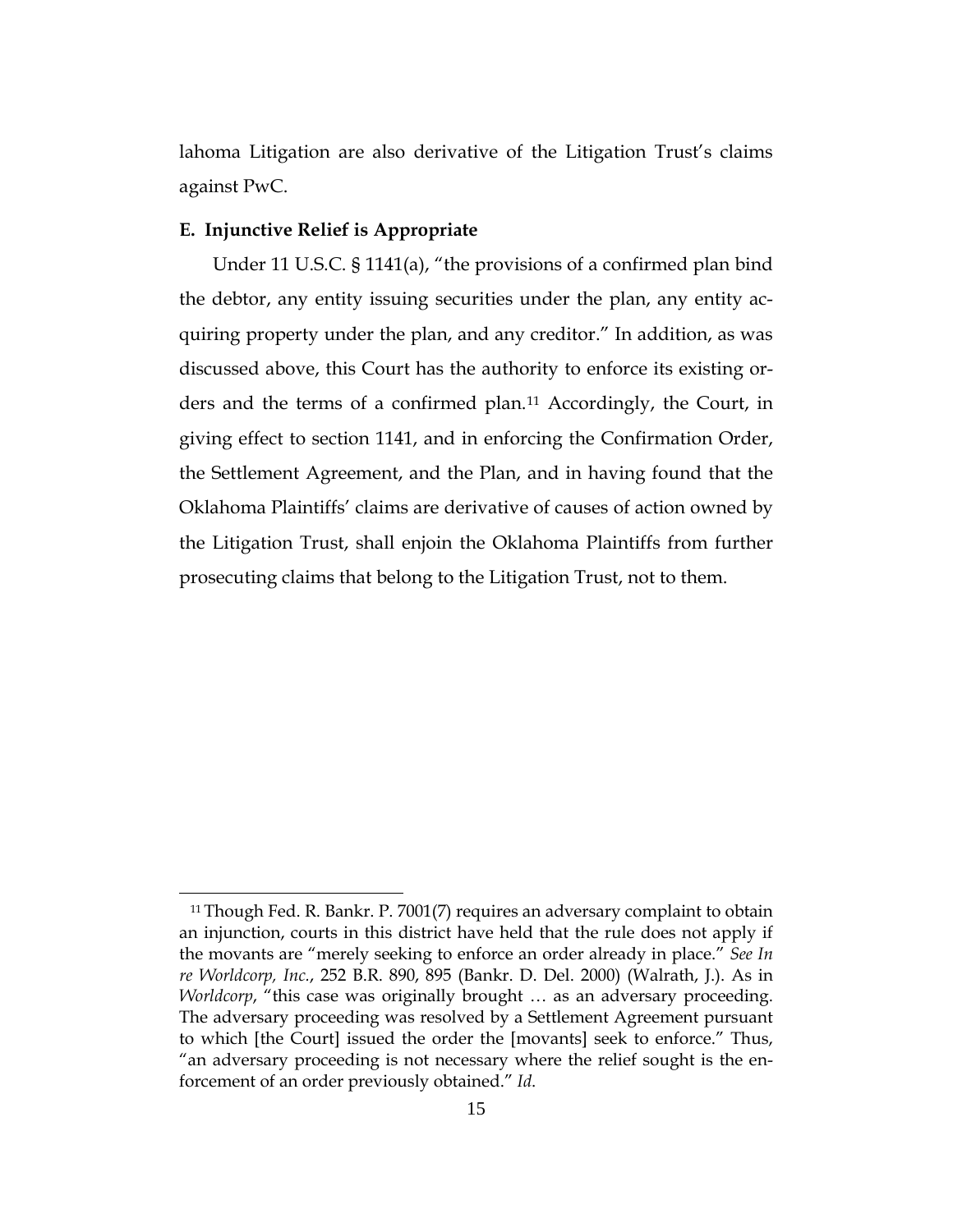## *Conclusion*

For the foregoing reasons, the Court will grant the Motion to Enjoin. An appropriate Order follows.

## **BY THE COURT**:

Dated: October 7, 2011 Wilmington, Delaware

 $m^{2}$  $\overline{1}$ 

Brendan Linehan Shannon United States Bankruptcy Judge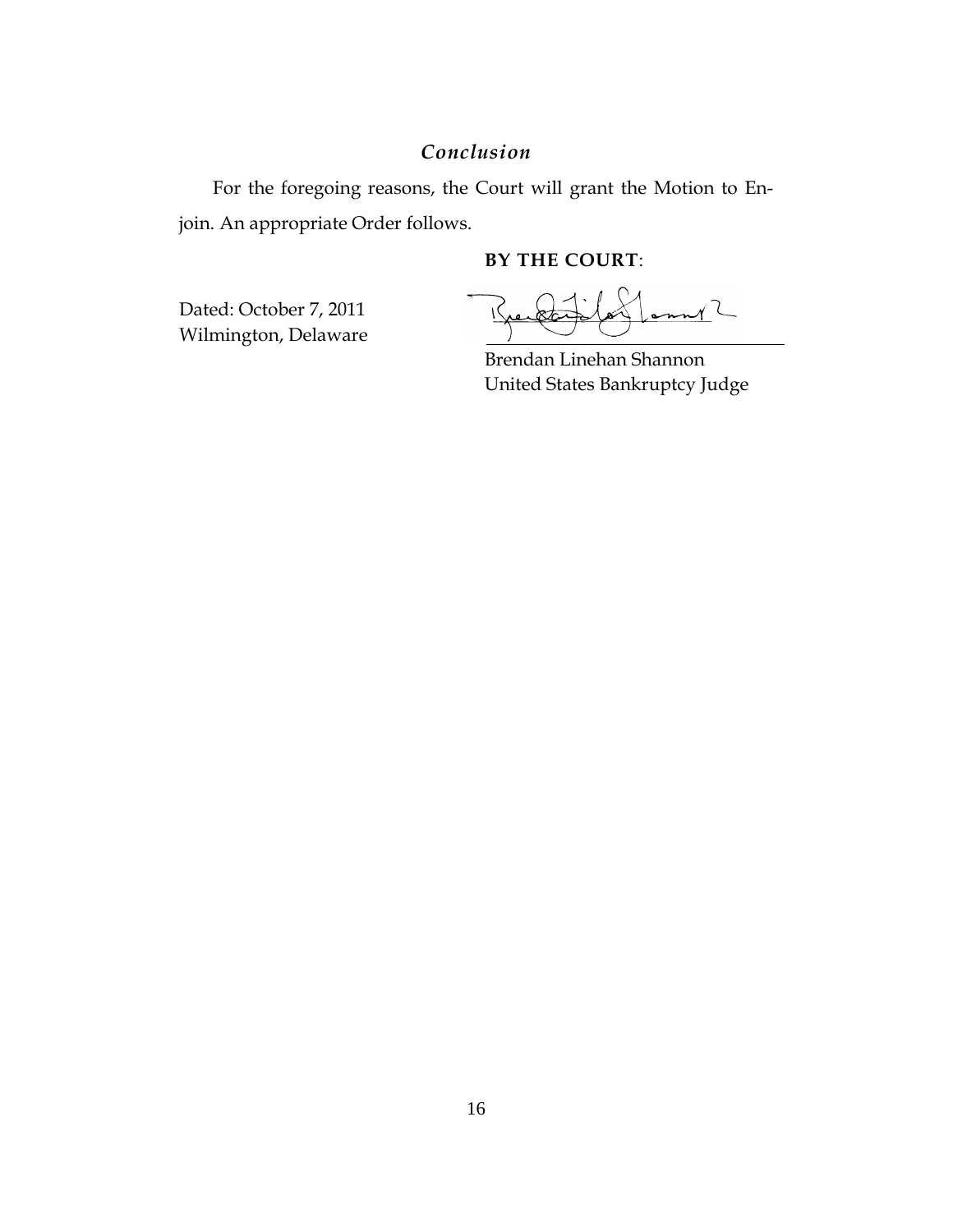# IN THE UNITED STATES BANKRUPTCY COURT FOR THE DISTRICT OF DELAWARE

|                        | Chapter 11                                                       |
|------------------------|------------------------------------------------------------------|
| In re:                 |                                                                  |
|                        | Case No. 08-11525 (BLS)                                          |
| SEMCRUDE, L.P., et al. |                                                                  |
|                        | Jointly Administered                                             |
| Reorganized Debtors.   |                                                                  |
|                        | Related to Docket Nos. 8811,<br>8829, 8836, 8861, 8872, and 8875 |
|                        |                                                                  |

### **ORDER**

Upon consideration of the motion (the "Motion to Enjoin") [Docket No. 8811] of Thomas L. Kivisto ("Kivisto") to enforce the fourth amended joint plan of reorganization for SemCrude, L.P. and certain of its affiliated debtors (collectively, "SemCrude"), as confirmed by the Court, for the purpose of enjoining an action against Kivisto and Pricewaterhouse Coopers, LLP ("PwC") in Oklahoma in the District Court in and for Tulsa County (the "Oklahoma Litigation"); the objection [Docket No. 8861] to the Motion filed by Cottonwood Partnership, L.L.P., Dunbar Family Partnership, L.P., Rosene Family L.L.C., Warren F. Kruger, Katherine A. Kruger, David S. Kruger, and Kathryn E. Shelley (collectively, the "Oklahoma Plaintiffs"); and the replies thereto filed by the SemGroup Litigation Trust (the "Litigation Trust") and Kivisto, respectively [Docket Nos. 8872 and 8875]; and the accompanying joinders in the Motion to Enjoin by the Litigation Trust and SemCrude, respec